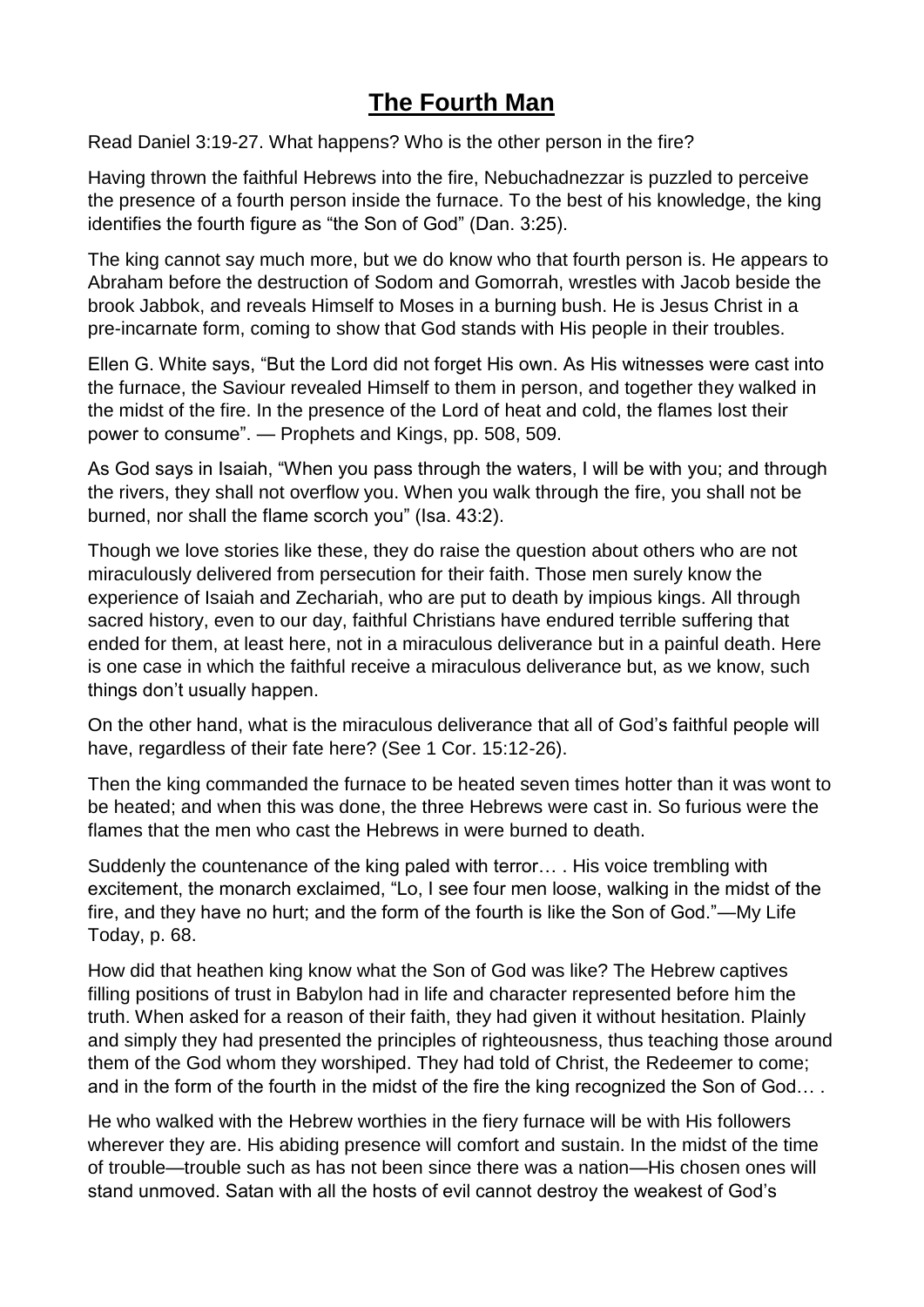saints. Angels that excel in strength will protect them, and in their behalf Jehovah will reveal Himself as a "God of gods," able to save to the uttermost those who have put their trust in Him.—Conflict and Courage, p. 252.

A life in Christ is a life of restfulness. There may be no ecstasy of feeling, but there should be an abiding, peaceful trust. Your hope is not in yourself; it is in Christ. Your weakness is united to his strength, your ignorance to his wisdom, your frailty to his enduring might… .

We should not make self the centre and indulge anxiety and fear as to whether we shall be saved. All this turns the soul away from the Source of our strength. Commit the keeping of your soul to God, and trust in Him. Talk and think of Jesus. Let self be lost in Him. Put away all doubt; dismiss your fears. Say with the apostle Paul, "I live; yet not I, but Christ liveth in me: and the life which I now live in the flesh I live by the faith of the Son of God, who loved me, and gave himself for me" (Galatians 2:20). Rest in God. He is able to keep that which you have committed to Him. If you will leave yourself in His hands, He will bring you off more than conqueror through Him that has loved you.—Steps to Christ, pp. 70–72.

## **The Secret of Such a Faith**

As we reflect on the experience of Shadrach, Meshach, and Abed-Nego, we may ask ourselves: What is the secret of so strong a faith? How could they have been willing to burn alive rather than worship the image? Think about all the ways that they could have rationalized bowing in submission to the orders of the king. And yet, despite realizing that they could have died, as so many others had done, they nevertheless stand firm.

Read Hebrews 11. What does it teach us about what faith is?

In order to develop such a faith, we need to understand what faith is. Some people have a quantitative perception of faith; they measure their faith by the answers they seem to receive from God. They go to the shopping mall and they pray for a parking space. If they happen to get a space upon arrival, they conclude that they have strong faith. If all the slots are filled, they may think their faith is not strong enough for God to listen to their prayers. This understanding of faith becomes dangerous because it attempts to manipulate God and does not reckon with God's sovereignty and wisdom.

Indeed, true faith, as manifested by Daniel's friends, is measured by the quality of our relationship with God and its resulting absolute confidence in God. Authentic faith does not seek to bend God's will to conform to our will; rather, it surrenders our will to the will of God. As we saw, the three Hebrew men do not know exactly what God has in store for them when they decide to challenge the king and remain faithful to God. They decide to do the right thing despite the consequences. This is what really characterizes a mature faith. We show real faith when we pray to the Lord for what we want but trust Him to do what's best for us, even if at the time we don't understand what is happening or why.

What are ways we can exercise faith day by day, even in "little things" that can help our faith grow and be ready for greater challenges over time? Why, in many ways, are the tests over the "little things" the most important ones?

Great light shone forth from Daniel and his companions. Glorious things were spoken of Zion, the city of the Lord. Thus the Lord designs that spiritual light shall shine from His faithful watchmen in these last days. If the saints in the Old Testament bore such a decided testimony of loyalty, how should God's people today, having the accumulated light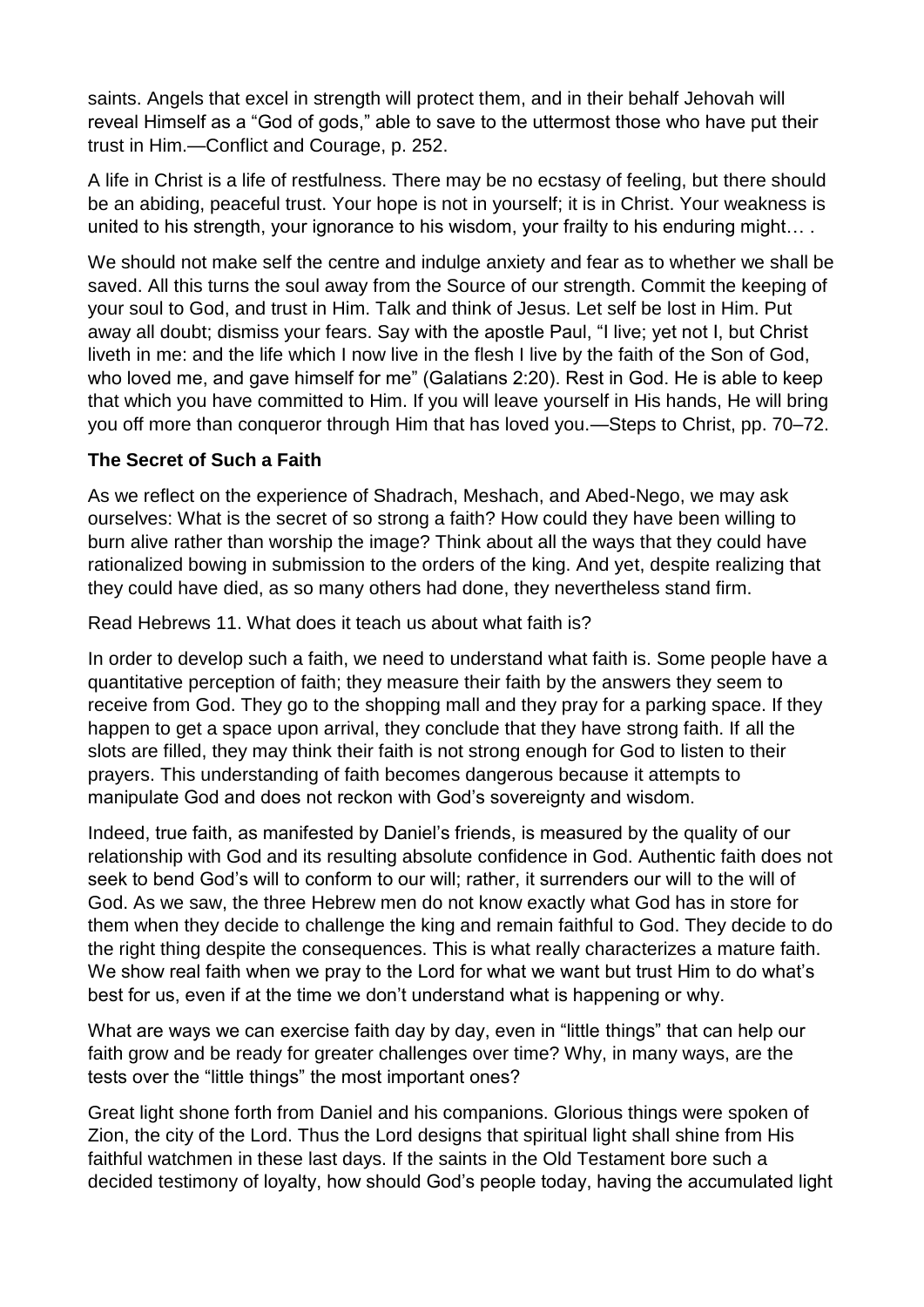of centuries, shine forth, when the prophecies of the Old Testament shed their veiled glory into the future!—Letter 32, 1899.

From age to age the heroes of faith have been marked by their fidelity to God, and they have been brought conspicuously before the world that their light might shine to those in darkness. Daniel and his three companions are illustrious examples of Christian heroism… . From their experience in the court of Babylon we may learn what God will do for those who serve Him with full purpose of heart.—My Life Today, p. 68.

The season of distress before God's people will call for a faith that will not falter. His children must make it manifest that He is the only object of their worship, and that no consideration, not even that of life itself, can induce them to make the least concession to false worship. To the loyal heart the commands of sinful, finite men will sink into insignificance beside the word of the eternal God. Truth will be obeyed though the result be imprisonment or exile or death.

As in the days of Shadrach, Meshach, and Abednego, so in the closing period of earth's history the Lord will work mightily in behalf of those who stand steadfastly for the right. He who walked with the Hebrew worthies in the fiery furnace will be with His followers wherever they are. His abiding presence will comfort and sustain.—Reflecting Christ, p. 370.

The present is a season of solemn privilege and sacred trust. If the servants of God keep faithfully the trust given to them, great will be their reward… . The earnest toil, the unselfish work, the patient, persevering effort, will be abundantly rewarded. Jesus will say, Henceforth I call you not servants, but friends. [See John 15:15.] The approval of the Master is not given because of the greatness of the work performed, but because of fidelity in all that has been done. It is not the results we attain, but the motives from which we act, that weigh with God. He prizes goodness and faithfulness above all else.—Gospel Workers, p. 267.

Missionaries for the Master are best prepared for work abroad in the Christian household, where God is feared, where God is loved, where God is worshiped, where faithfulness has become second nature, where haphazard, careless inattention to home duties is not permitted, where quiet communion with God is looked upon as essential to the faithful performance of daily duties.

Home duties should be performed with the consciousness that if they are done in the right spirit, they give an experience that will enable us to work for Christ in the most permanent and thorough manner. Oh, what might not a living Christian do in missionary lines by performing faithfully the daily duties, cheerfully lifting the cross, not neglecting any work, however disagreeable to the natural feelings!—The Adventist Home, p. 35.

"Important are the lessons to be learned from the experience of the Hebrew youth on the plain of Dura. In this our day, many of God's servants, though innocent of wrongdoing, will be given over to suffer humiliation and abuse at the hands of those who, inspired by Satan, are filled with envy and religious bigotry. Especially will the wrath of man be aroused against those who hallow the Sabbath of the fourth commandment; and at last a universal decree will denounce these as deserving of death.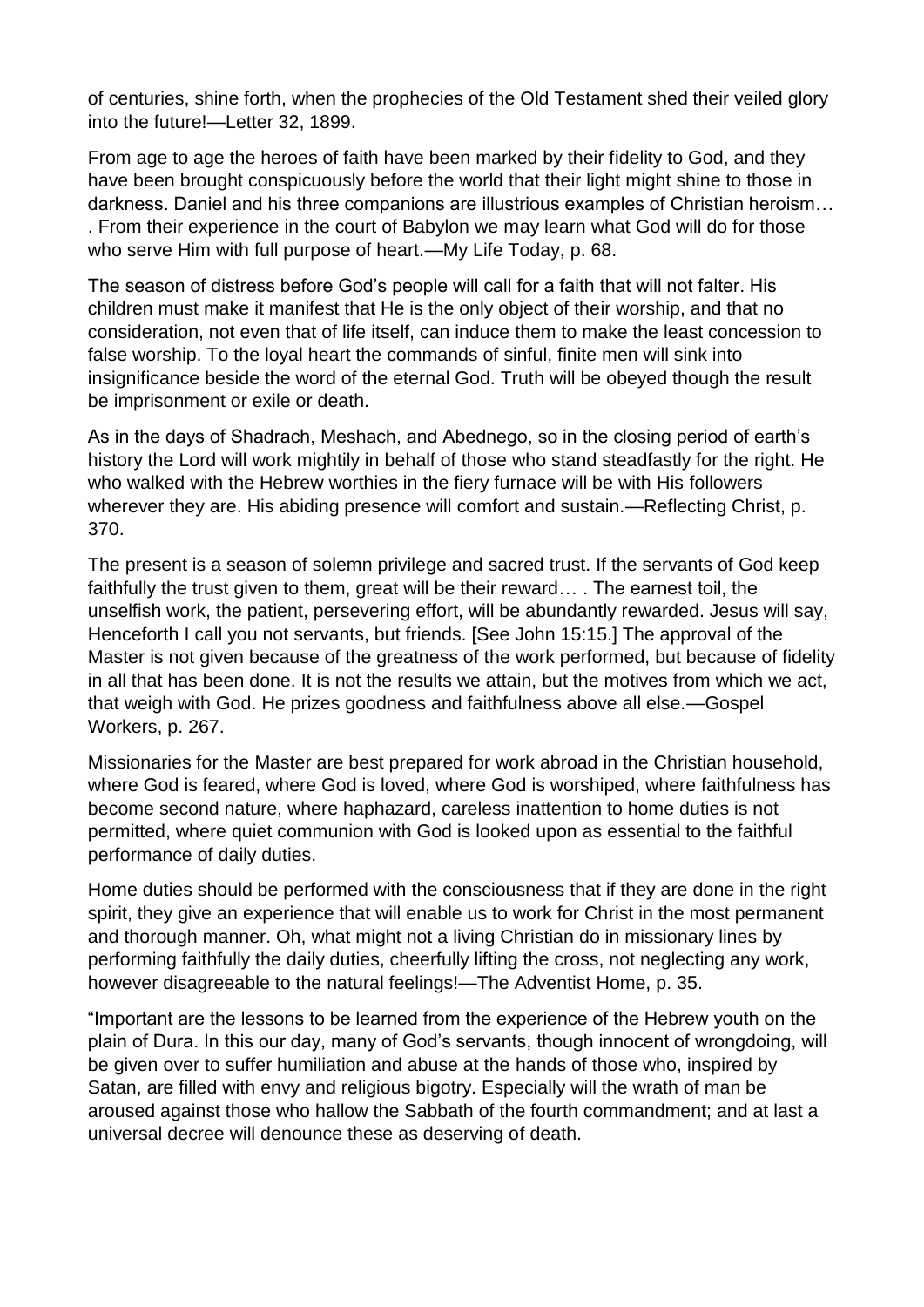The season of distress before God's people will call for a faith that will not falter. His children must make it manifest that He is the only object of their worship, and that no consideration, not even that of life itself, can induce them to make the least concession to false worship. To the loyal heart the commands of sinful, finite men will sink into insignificance beside the word of the eternal God. Truth will be obeyed though the result be imprisonment or exile or death". — Ellen G. White, Prophets and Kings, pp. 512, 513.

Read 1 Peter 1:3-9. Why does God rescue some and not others from suffering? Or is the answer to questions like this something that we just aren't going to get now? In cases where miraculous deliverances don't occur, why do we need to trust in God's goodness despite such disappointments?

If this incident had ended with the death of the Hebrew men in the fiery furnace, what lessons could we take away from it still?

From our understanding of last-day events, what will be the issue, the outward sign, that will show whom we worship? What should this tell us now about how important the Sabbath really is?

Read Luke 16:10. How do Christ's words here help us understand what it means truly to live by faith?

Read again Daniel 3:15, when Nebuchadnezzar says, "Who is that God that shall deliver you out of my hands?" How would you answer that question?

## **Final Comments**

The historical experience of Daniel's friends offers us a concrete example of what it looks like to be put under pressure because of loyalty to God.

**Worship**: The most crucial issue at stake in this narrative is worship. Most likely, Nebuchadnezzar was not demanding exclusive worship. The three Hebrews youths could continue to worship their God, Yahweh. Had they just bowed before the image, they would have been spared any trouble.

**Faithfulness**: The profound convictions of the three Hebrew youths did not allow them to perform an external gesture that would contradict their theology. For them, certain actions had profound consequences.

**Deliverance**: Although the three exiles had no doubt about God's ability to save them from the fire, they were not sure if that would happen. This uncertainty is implied in the expression "if not" (Dan. 3:18). So, they chose rather to die than to compromise their loyalty to God.

**Life Application**: We all face circumstances in our lives that demand we take a strong and definite stand showing clearly where our ultimate loyalty belongs. The most important lesson we learn from the episode of the fiery furnace is not the deliverance of three Hebrew exiles. Rather, the main message lies in the fact that the Lord strengthened them—they did not fear death—and walked with them through the fire.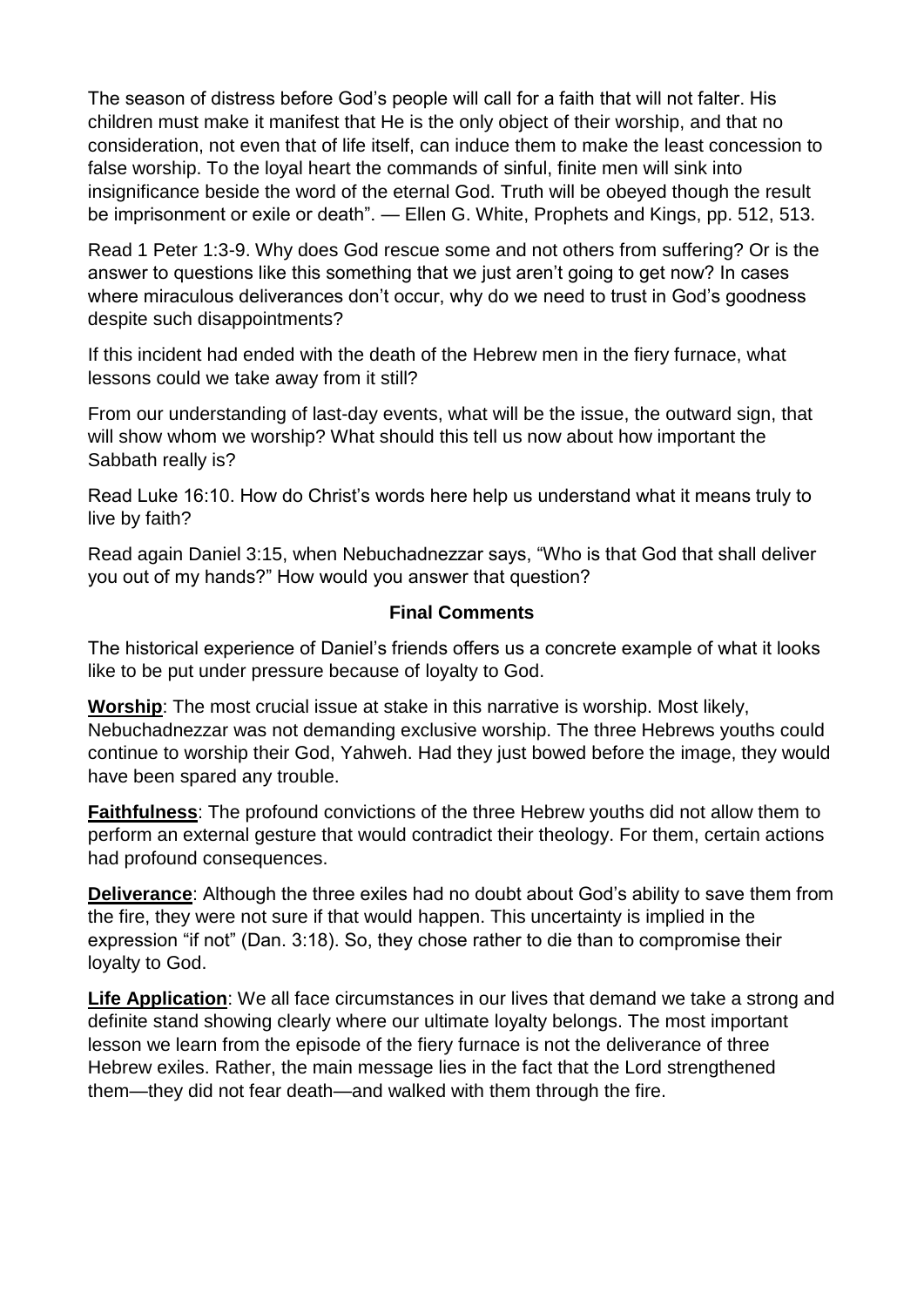## **Further Commentary**

## **Worship**

Nebuchadnezzar seems to have understood quite well the message conveyed by the multi-metal statue of his dream. He did not want to be only the head of gold. He wanted his kingdom to be the entire statue from head to toe. In pursuit of this goal, he attempted to usurp the attributes of the Creator. So, in making an image (Hebrew: tselem), the king ironically imitated God's act of creating humanity as an image (tselem) of Himself (Gen. 1:26, 27). So Nebuchadnezzar, consumed by arrogance, built an image. But that was not a simple work of art; it was an object of worship.

And the accusation leveled against the three exiles was that they did not worship the gold image nor serve Nebuchadnezzar's gods (Dan. 3:12, 14). The plural "gods" suggests that the image may have been a representation of the Babylonian "gods" and not only that of a single deity. The measurements of the image (60 x 6 cubits) evoke the sexagesimal system of Babylon, as opposed to the decimal system followed in Egypt. Moreover, the proportions of the image (10:1) indicate that it did not follow the normal proportions of a human figure (5:1 or 6:1). So unless it was a figure that included a large pedestal, it may have looked more like a gigantic pillar or stele and may have been only partially sculpted.

In promoting such a liturgical event, the king may have intended to secure the allegiance of governors, ministers, etc., to the program and ideology of the empire. In the ancient world, religion and politics were tightly intertwined. So patriotism was expressed by means of adoration of the national gods. Hence, the refusal of the three exiles to worship the gold image was not only an act of religious dissension, but an open rejection of the totalitarian claims of the Babylonian political and religious ideology. The Hebrew captives never would give to the empire what was due to God only.

## **Faithfulness**

In a warning against idolatry, Moses reminded the Israelites that the "only worthy recipient of Israel's worship was the God who had brought them out of 'the iron-smelting furnace, out of Egypt,' so they could be his inheritance (Deut 4:20; cf. 1 Kgs 8:51; Jer 11:4). Moses implored the people to keep the covenant and, again, not to make any kind of idol. In this second reminder, Moses said the reason they should not succumb to idolatry was because their God 'is a consuming fire, a jealous God' (Deut 4:24). Seeing into Israel's future, Moses told the people if (and when) they did fall into idolatry, God would drive them out of the promised land into lands where idolatry was the order of the day. If the people returned to worship and obey God alone, [H]e would not abandon or destroy them. He would remember [H]is covenant. God had saved them from the furnace of Egyptian bondage to make them [H]is own. In return [H]e required their faithful and exclusive worship."—Wendy Widder, Daniel (Grand Rapids, MI: Zondervan, 2016), p. 65.

The Hebrew captives took no opportunity to rationalize away their commitment to the true God. They could have simply rationalized their decision in order to avoid a confrontation with the king: "Let's just bow down to this image, but in our hearts, we'll remain faithful to God. Who cares if we bow down!" But they did not act that way. It bears mentioning that in the polytheistic environment of the ancient Near East, no deity demanded exclusive loyalty. One could be a devotee of Marduk and also worship, say, Ishtar. Before the exile, many Israelites fell into this trap. They worshiped the Lord, but, at the same time, they sacrificed to Baal and other deities whom they presumed to be more helpful to them in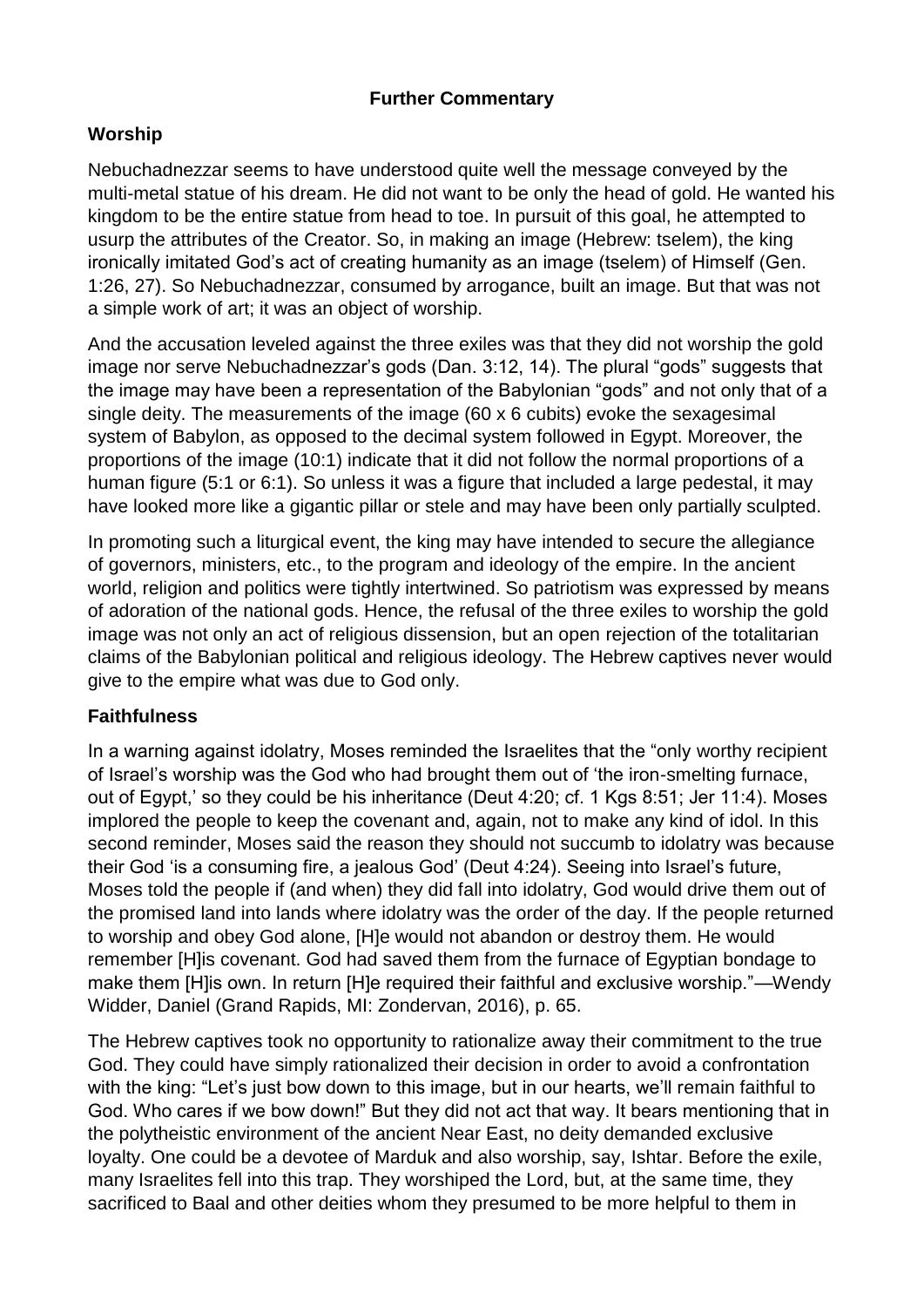certain areas of life. Only the covenant God of the Hebrews demanded exclusivity from His worshipers (Exod. 20:3–5, Deut. 6:4); and the Hebrew captives lived up to this demand.

## **Deliverance**

The deliverance of the three Hebrew exiles owes nothing to the good will of the king. It was a supernatural intervention of God. That the furnace was heated "seven times" more (Dan. 3:19) may be a figurative way to emphasize maximum heat. Most likely the king wanted to make sure that no one would escape such a heat. If a low fire would extend the duration of their punishment and their torture, a more intense fire should kill them immediately. It appears that Nebuchadnezzar intended to make their execution a public display of the cost of contesting his authority. Interestingly, Jeremiah mentions two false prophets that were "roasted in the fire" by Nebuchadnezzar (Jer. 29:21, 22).

Although the three Jewish men firmly believed that God was able to protect them, they also knew that God did not always do so (Dan. 3:17, 18). "The laments among the Psalms testify to this. In [Dan.] 7:21, 23; 8:24; 11:32–35 it is made clear that there are times when the faithful people of God are called upon to endure suffering, sometimes even martyrdom. It is in response to the seeming injustice of this, and the apparent impugning of either God's faithfulness to his people or his sovereignty, that the promise of resurrection (…) and judgment comes (12:1–4). Death is no barrier to either God's faithfulness or his sovereignty."—E. C. Lucas, "Daniel," in T. Desmond Alexander and Brian S. Rosner, eds., New Dictionary of Biblical Theology (Downers Grove, IL: InterVarsity Press, 2000), p. 235.

One point that deserves a comment is the conspicuous absence of Daniel. Christian commentators and the Talmud have advanced several hypotheses as to the reason for his absence:

- (1) Daniel was away on business;
- (2) He had permission from the king to withdraw;
- (3) He stood so high with Nebuchadnezzar that no one dared to complain about him;
- (4) His presence may not have been required;
- (5) He may have been sick;
- (6) Daniel was no longer involved in government;

(7) Daniel was present, and he briefly bowed before the image, but the Lord does not let his name occur here because of his later faithfulness;

(8) God kept Daniel away so that people would not say "that they were delivered through his merit";

(9) Daniel avoided the scene to keep from fulfilling the prophecy that "the graven images of their gods shall ye burn with fire" (Deut. 7:25);

(10) Nebuchadnezzar "let Daniel depart, lest people say he has burnt his god in fire."

 This summary is from Peter A. Steveson, Daniel (Greenville, SC: Bob Jones University Press, 2008), p. 56.

Although some options may seem more reasonable than others, the fact is that we do not know where Daniel was during that time. But on the basis of Daniel's character as